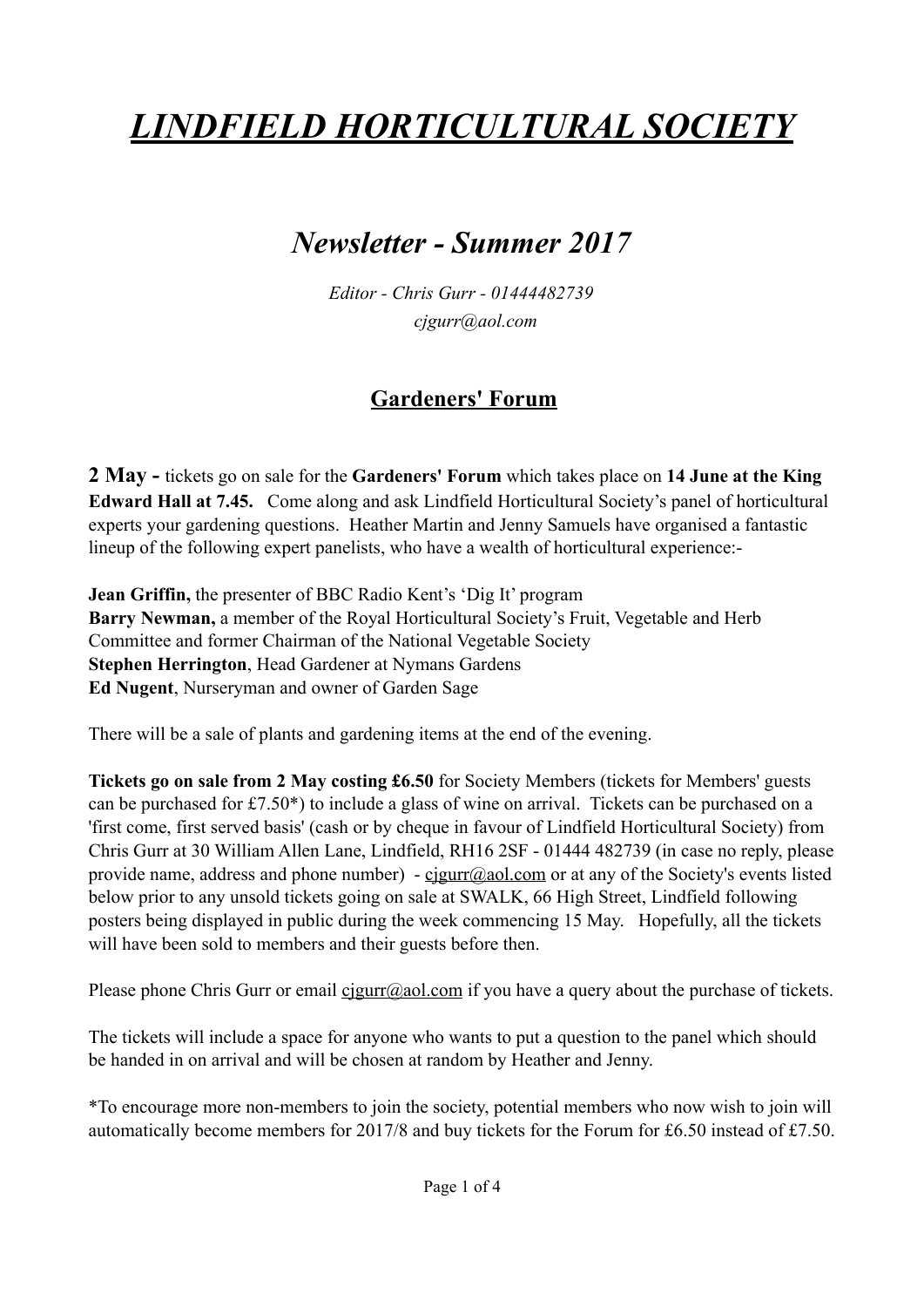**4 May - Coach Trip - Pashley Manor and King John's Nursery.** Please get in touch with Rose Mortenson - 01444483229 - if you wish to go on this coach trip. Pashley promises to be lovely. Don't worry about the 'early Spring'. They plant a lot of late varieties and they are well practised at timing their displays to ensure they are splendid throughout their tulip festival. This year we will have the added bonus of the bluebells and wisteria which have also started early so will coincide. Our our own garden tulips may be but a pleasant memory but they will be wonderful at Pashley. In the afternoon we are going to the less well known King John's Nursery and garden – small but beautiful. They specialise in unusual varieties and hard to find herbaceous plants but also have bulbs some shrubs and seasonal bedding.

Both sites have lovely cafes but you are also welcome to bring a picnic. The cost for the outing including coach travel, drivers tip and entrance to both sites is £28.50 per person. There are spaces left on this trip and other trips detailed in the Spring Newsletter, so book soon. Forms can be downloaded from the website or came with your Spring Newsletter or you can phone Rose.

**7 May - Sundries Centre** - we plan to open as usual - 9.30 to 11am despite the road works in Lindfield. We're making record sales of Growmore at the Sundries Centre so whatever you're all growing it should be well fertilised. At the time of writing, we're fully stocked with everything on our list.

My Fatsia Japonica is looking very sorry for itself having been well and truly caught by the frost. I hope you don't have similar problems but you should always learn from experience and I'm thinking of stocking fleece by the metre for next year. Let me know if you think that's a good idea or not . It never fails to amaze me how often suppliers make changes and the RHS (no less) are now supplying potting grit that looks very much to me like pea shingle. We've sourced some more of the 'real' stuff so you have a choice. *Gill Jones - [sundries@lindfieldhorts.org.uk](mailto:sundries@lindfieldhorts.org.uk)*

**10 May - Evening Talk** - at KEH entitled **Secrets of Hever Castle by Ned Miller** who has been head gardener at the castle for some years and his talk will give a behind the scenes look at the Castle and Gardens from the beginning through the Astor period to the current date.

**13 May - Coffee Morning and Plant Sale - KEH @ 10am.** It will be good to see many of you at what I consider to be one of the regular excellent social events in Lindfield 'over' a nice cup of tea/coffee and a biscuit or two.

#### **20 May - Sundries Centre** - 9.30 to 11am

**3 June - Village day** This year's Village day is on 3 June and Pat Whetstone is collecting names of volunteers to help (and have a good time) on the LHS stall. Please phone Pat on 01444 483236 or Email her on **[whet25@btinternet.com](mailto:whet25@btinternet.com)** if you are free for an hour or so to help on the stall.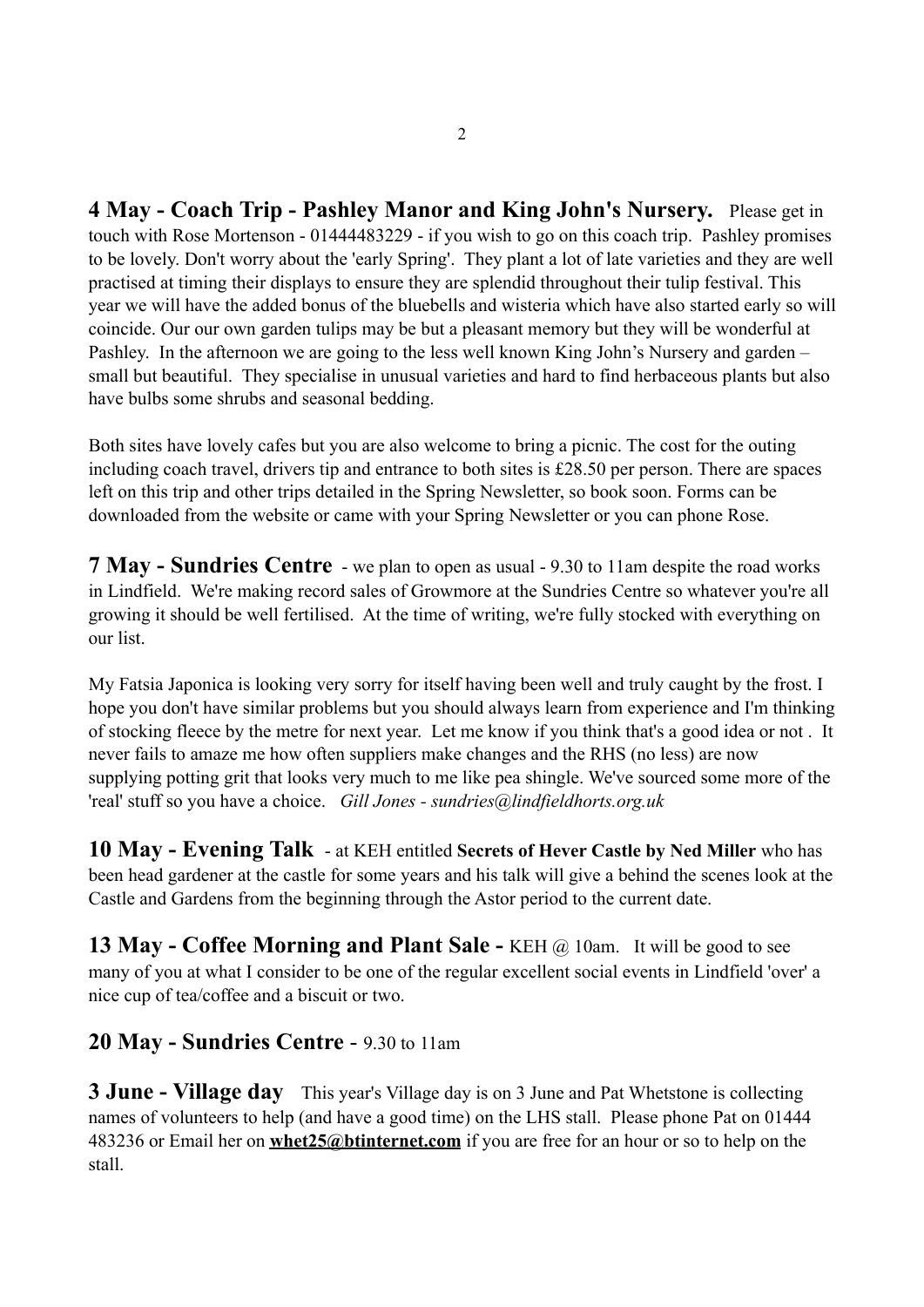#### **14 June - Gardeners' Forum** - see details on Page one of this Newsletter.

#### **22 June - coach trip to Hole Park Garden and Merriments**

Hole Park Garden won the Kent Garden of the Year award in 2016. It is a privately owned estate covering 200 acres with a garden of 16 acres. It is particularly renowned for its formal gardens with immaculate lawns, specimen trees and extensive topiary. However, there are also a walled garden, pond, meadow and woodland areas to explore. Disabled access is good and there is a picnic area, gift shop and plant stall.

At 1.30 we will move on to Merriments Garden. This garden is small, 4 acres, but really beautiful. There is lovely planting, a walled garden, bog garden, two ponds and a silver birch glade. It is one of those gardens that always inspires you to try something new in your own garden. There is also a large nursery and shop.

Both venues have tea rooms and you could chose to have lunch in either site though you are welcome to bring your own picnic. Both also have good disabled access and wheelchairs.

Forms can be downloaded from the website or came with your Spring Newsletter or you can phone Rose on 01444483229. Fees £29.75 to include coach travel, driver's tip, entrance fees at both sites but also morning tea/coffee and homemade cake on arrival at Hole Park.

**2018 Show Schedule.** In the Spring Newsletter, I wrote:- 'There has already been suggestions that we should simplify the classes for each show for 2018. Personally, I do not like changing something that 'works'. However, one specific suggestion has been made to merge the 'members classes' and the 'open classes'. I am concerned that this could reduce the number of entries in each show although I fully understand that it would 'simplify' matters. Accordingly, I would appreciate the comments of anyone who has something to add to this 'discussion' about the number of classes in each show and/or the annual Show Schedule in general.'

I have again received a suggestion that we should merge the 'members' classes' and the 'open classes', at least for the 2018 Schedule. I would like to start organising the 2018 Show Schedule sometime in August and would appreciate hearing from you before then if you have any comments to make to me, Chris Gurr - 01444482739 - [cjgurr@aol.com](mailto:cjgurr@aol.com) - 30 William Allen Lane, Lindfield, RH16 2SF . When this was first suggested to me last year, (but too late to consider for the 2017 Schedule) I had thought about having a get together with 'interested members' in early 2017, but I would initially prefer to receive any comments which I'll then circulate sometime in June/July (without mentioning names) to every member from whom I have received comment